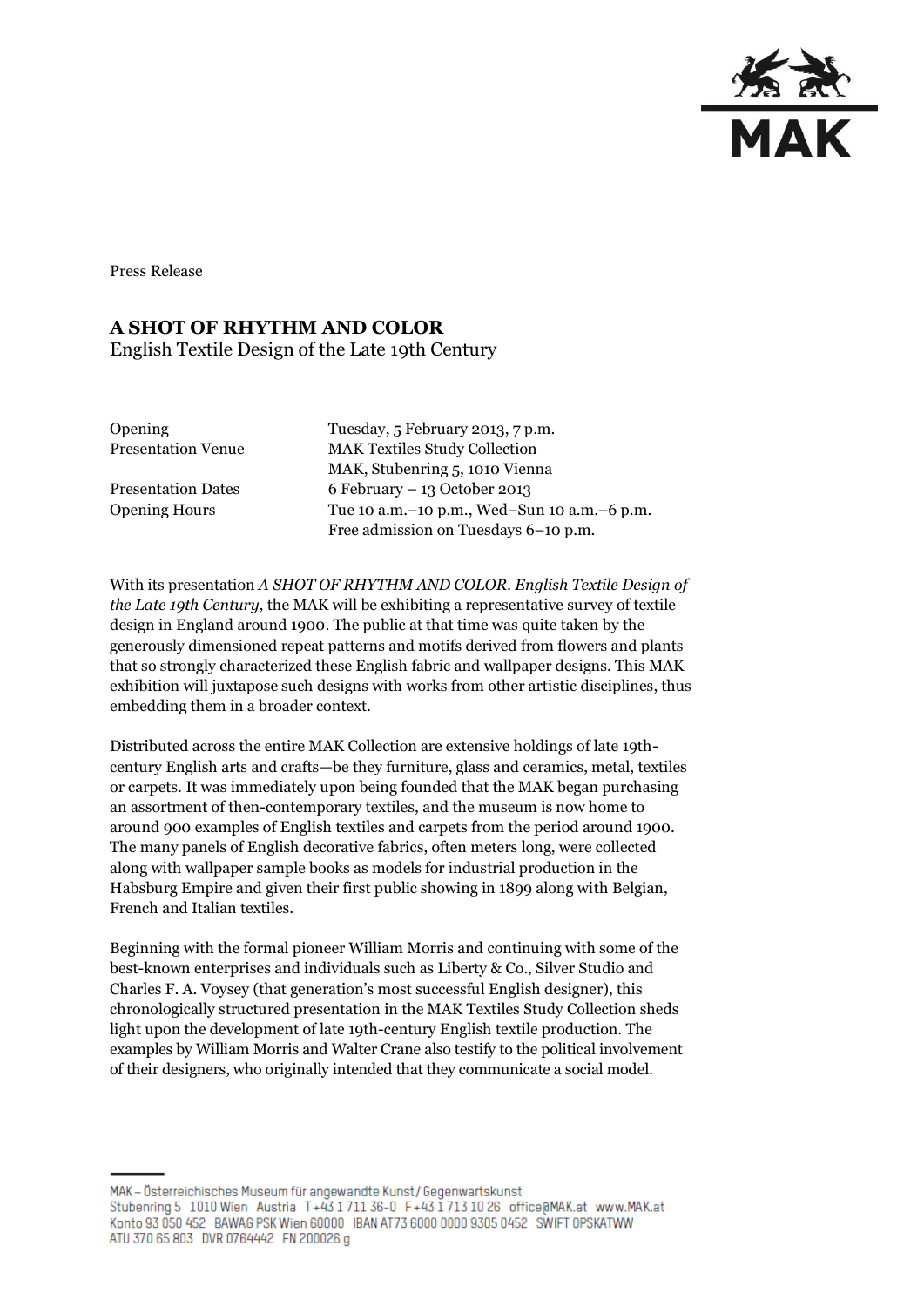

The showing is rounded out by examples of sofa upholstery that demonstrate these fabrics' actual use in interior decorating.

England was the dominant 19th-century power in more than just the political sense. Its pioneering leadership in the development of industrial production methods is documented impressively by the Victoria and Albert Museum, founded in 1852. And the "Arts and Crafts Exhibition Society," a forward-looking artists' association founded in 1887, promoted the idea that design should feature simplified forms and be done in harmony with the materials used.

Affordable mass-produced textiles gradually became available to England's growing middle class as industrialization progressed, and the 19th century's second half saw such wares undergo continual stylistic development. The diverse, lavish, yet consistently two-dimensional patterns featured in English decorative fabrics and English designers' wallpaper sample books provided lasting inspiration to Viennese artists and craftspeople, some of whose works are shown in the new *Vienna 1900*  presentation of the Permanent Collection.

The preparatory work for *A SHOT OF RHYTHM AND COLOR* was accompanied by digitization of the MAK's entire collection of English textiles and wallpaper. The resulting database will be accessible via [www.sammlungen.MAK.at](http://www.sammlungen.mak.at/) starting on 5 February.

Images relating to the exhibition are available for download at [MAK.at/en/press.](http://www.mak.at/presse)